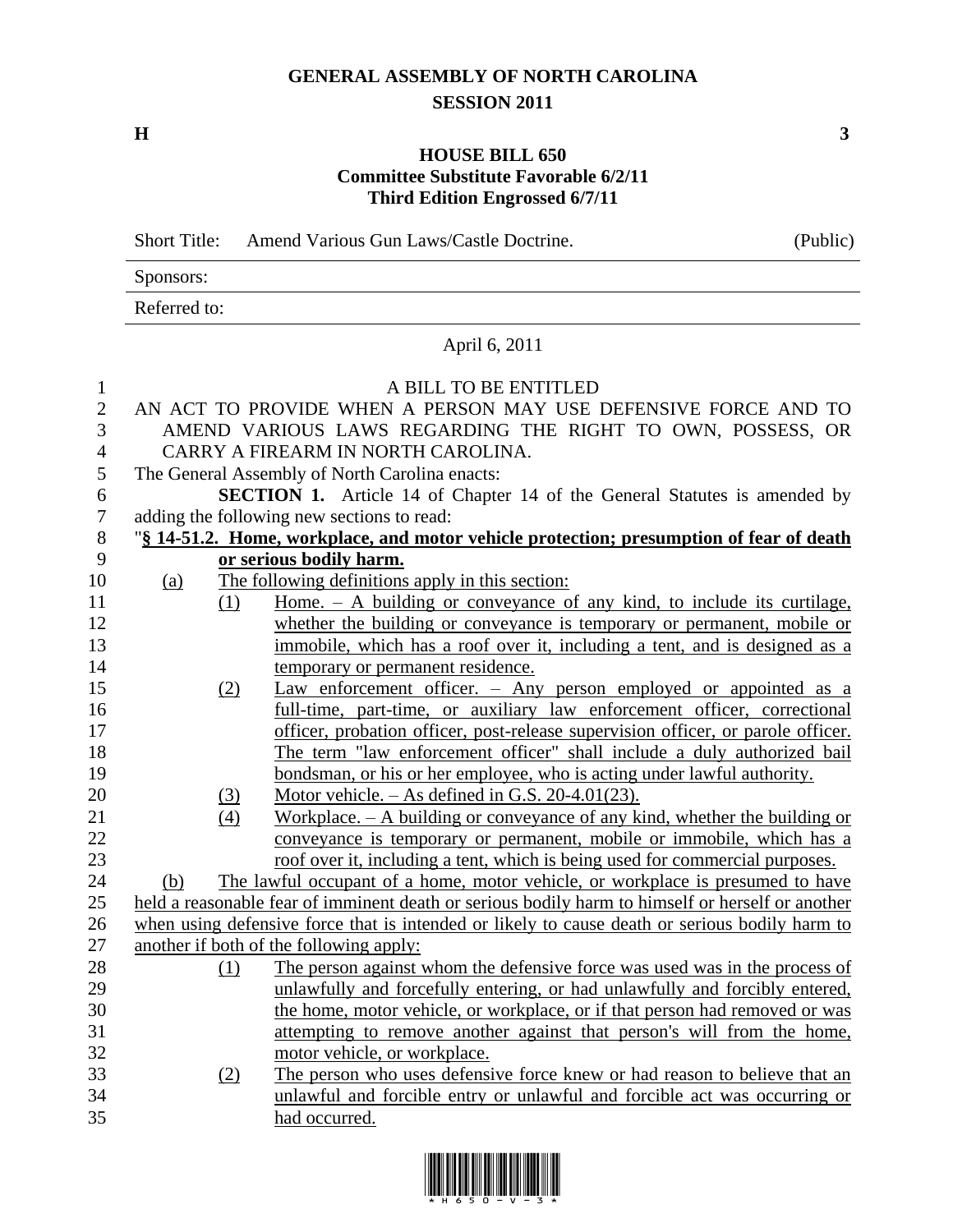|                  | <b>General Assembly Of North Carolina</b>                                                           | <b>Session 2011</b> |
|------------------|-----------------------------------------------------------------------------------------------------|---------------------|
| " $(c)$          | The presumption provided in subsection (b) of this section shall be rebuttable and                  |                     |
|                  | does not apply in any of the following circumstances:                                               |                     |
| (1)              | The person against whom the defensive force is used has the right to be in or                       |                     |
|                  | is a lawful resident of the home, motor vehicle, or workplace such as an                            |                     |
|                  | owner or lessee, and there is not an injunction for protection from domestic                        |                     |
|                  | violence or a written pretrial supervision order of no contact against that                         |                     |
|                  | person.                                                                                             |                     |
| (2)              | The person sought to be removed from the home, motor vehicle, or                                    |                     |
|                  | workplace is a minor child or minor grandchild or is otherwise in the lawful                        |                     |
|                  | custody or under the lawful guardianship of the person against whom the                             |                     |
|                  | defensive force is used.                                                                            |                     |
| $\left(3\right)$ | The person who uses defensive force is engaged in, attempting to escape                             |                     |
|                  | from, or using the home, motor vehicle, or workplace to further any criminal                        |                     |
|                  | offense that involves the use or threat of physical force or violence against                       |                     |
|                  | any individual.                                                                                     |                     |
| (4)              | The person against whom the defensive force is used is a law enforcement                            |                     |
|                  | officer who enters or attempts to enter a home, motor vehicle, or workplace                         |                     |
|                  | in the lawful performance of his or her official duties, and the officer                            |                     |
|                  | identified himself or herself in accordance with any applicable law or the                          |                     |
|                  | person using force knew or reasonably should have known that the person                             |                     |
|                  | entering or attempting to enter was a law enforcement officer in the lawful                         |                     |
|                  | performance of his or her official duties.                                                          |                     |
| (5)              | The person against whom the defensive force is used (i) has discontinued all                        |                     |
|                  | efforts to unlawfully and forcefully enter the home, motor vehicle, or                              |                     |
|                  | workplace and (ii) has exited the home, motor vehicle, or workplace.                                |                     |
| (d)              | A person who unlawfully and by force enters or attempts to enter a person's home,                   |                     |
|                  | motor vehicle, or workplace is presumed to be doing so with the intent to commit an unlawful        |                     |
|                  | act involving force or violence.                                                                    |                     |
| (e)              | A person who uses force as permitted by this section is justified in using such force               |                     |
|                  | and is immune from civil or criminal liability for the use of such force, unless the person         |                     |
|                  | against whom force was used is a law enforcement officer who was lawfully acting in the             |                     |
|                  | performance of his or her official duties and the officer identified himself or herself in          |                     |
|                  | accordance with any applicable law or the person using force knew or reasonably should have         |                     |
|                  | known that the person was a law enforcement officer in the lawful performance of his or her         |                     |
| official duties. |                                                                                                     |                     |
| (f)              | A lawful occupant within his or her home, motor vehicle, or workplace does not                      |                     |
|                  | have a duty to retreat from an intruder in the circumstances described in this section.             |                     |
| (g)              | This section is not intended to repeal or limit any other defense that may exist under              |                     |
| the common law.  |                                                                                                     |                     |
|                  | "§ 14-51.3. Use of force in defense of person; relief from criminal or civil liability.             |                     |
| (a)              | A person is justified in using force, except deadly force, against another when and to              |                     |
|                  | the extent that the person reasonably believes that the conduct is necessary to defend himself or   |                     |
|                  | herself or another against the other's imminent use of unlawful force. However, a person is         |                     |
|                  | justified in the use of deadly force and does not have a duty to retreat in any place he or she has |                     |
|                  | the lawful right to be if either of the following applies:                                          |                     |
| (1)              | He or she reasonably believes that such force is necessary to prevent                               |                     |
|                  | imminent death or serious bodily harm to himself or herself or another.                             |                     |
| (2)              | Under the circumstances permitted pursuant to G.S. 14-51.2.                                         |                     |
| (b)              | A person who uses force as permitted by this section is justified in using such force               |                     |
|                  | and is immune from civil or criminal liability for the use of such force, unless the person         |                     |
|                  | against whom force was used is a law enforcement officer who was lawfully acting in the             |                     |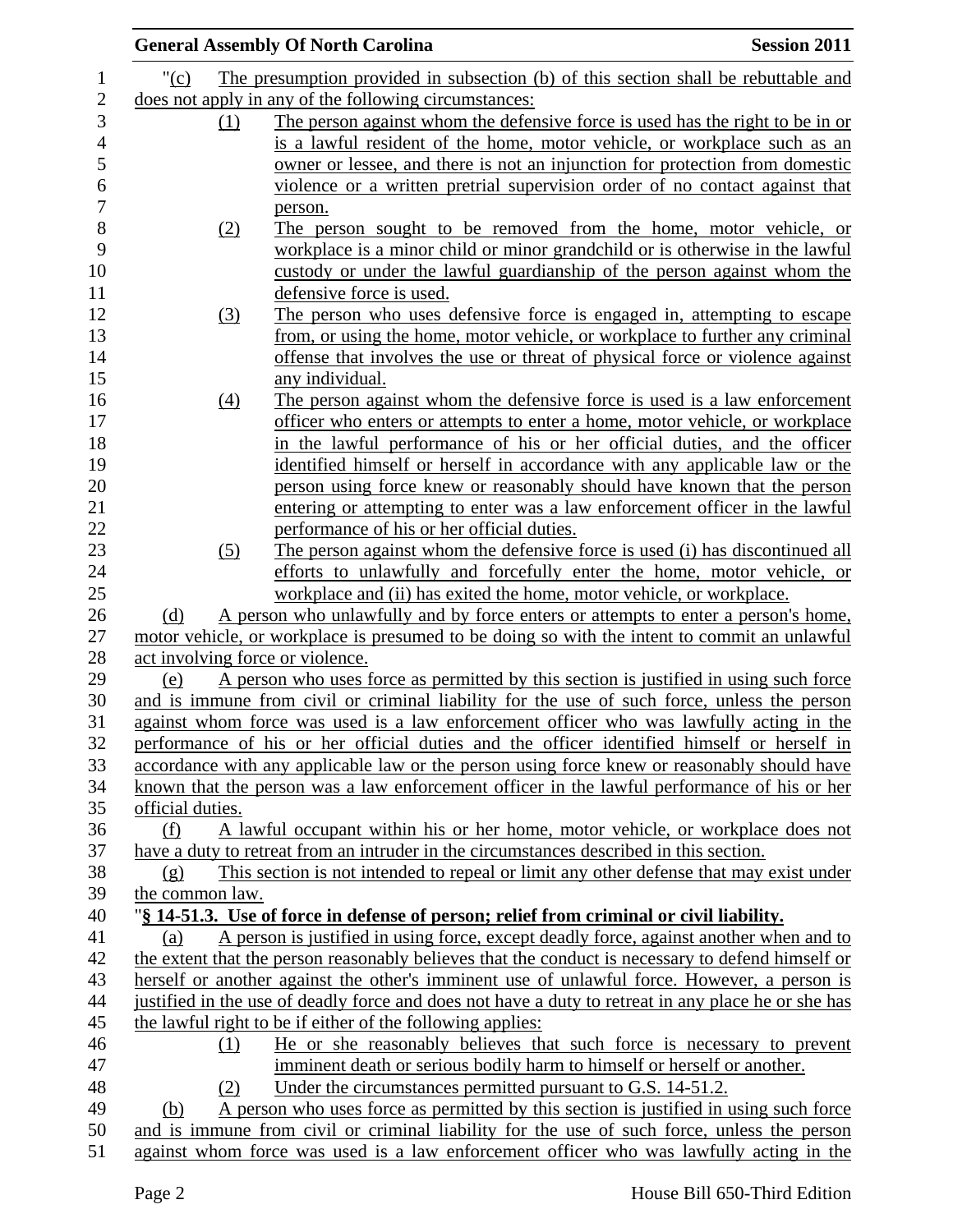## **General Assembly Of North Carolina Session 2011**  performance of his or her official duties and the officer identified himself or herself in accordance with any applicable law or the person using force knew or reasonably should have known that the person was a law enforcement officer in the lawful performance of his or her official duties. "**§ 14-51.4. Justification for defensive force not available.** The justification described in G.S. 14-51.2 and G.S. 14-51.3 is not available to a person who used defensive force and who: (1) Was attempting to commit, committing, or escaping after the commission of a felony. (2) Initially provokes the use of force against himself or herself. However, the person who initially provokes the use of force against himself or herself will 12 be justified in using defensive force if: a. The force used by the person who was provoked is so serious that the person using defensive force reasonably believes that he or she was in imminent danger of death or serious bodily harm, the person using defensive force had no reasonable means to retreat, and the use of force which is likely to cause death or serious bodily harm to the person who was provoked was the only way to escape the danger. 19 b. The person who used defensive force withdraws, in good faith, from physical contact with the person who was provoked, and indicates clearly that he or she desires to withdraw and terminate the use of force, but the person who was provoked continues or resumes the use of force." **SECTION 2.** G.S. 14-51.1 is repealed. **SECTION 3.** G.S. 14-269(b) reads as rewritten: "(b) This prohibition shall not apply to the following persons: (1) Officers and enlisted personnel of the armed forces of the United States when in discharge of their official duties as such and acting under orders requiring them to carry arms and weapons; (2) Civil and law enforcement officers of the United States; (3) Officers and soldiers of the militia and the National Guard when called into actual service; (4) Officers of the State, or of any county, city, town, or company police agency charged with the execution of the laws of the State, when acting in the discharge of their official duties; (4a) Any person who meets all of the following conditions: a. Is a qualified retired law enforcement officer as defined in G.S. 14-415.10. 39 b. Is the holder of a concealed handgun permit in accordance with Article 54B of Chapter 14 of the North Carolina General Statutes. 41 c. Is certified by the North Carolina Criminal Justice Education and Training Standards Commission pursuant to G.S. 14-415.26. (5) Sworn law-enforcement officers, when off-duty, provided that an officer does not carry a concealed weapon while consuming alcohol or an unlawful controlled substance or while alcohol or an unlawful controlled substance remains in the officer's body." **SECTION 4.** G.S. 14-269.2 reads as rewritten: "**§ 14-269.2. Weapons on campus or other educational property.** (a) The following definitions apply to this section: (1) Educational property. – Any school building or bus, school campus, grounds, recreational area, athletic field, or other property owned, used, or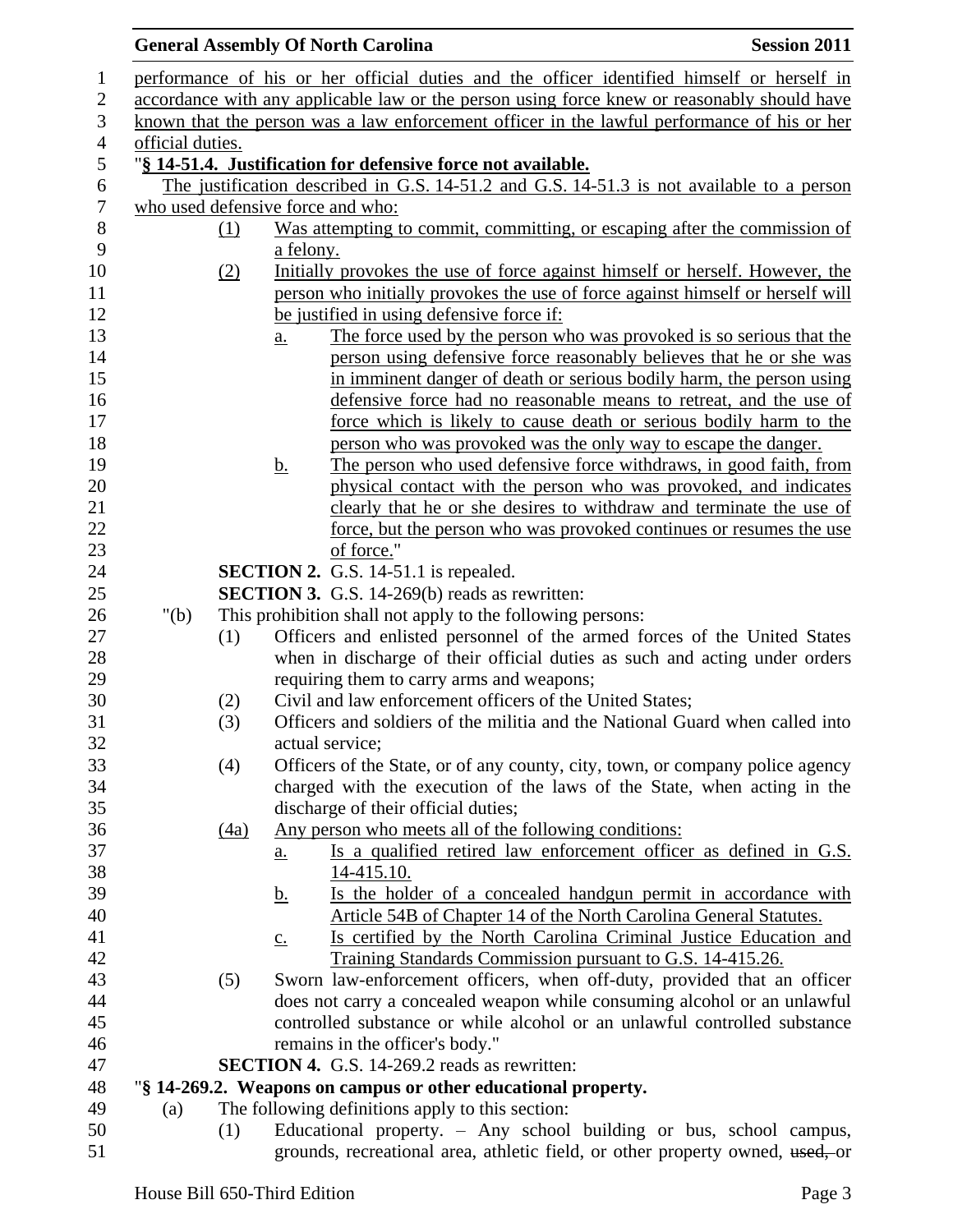|      | <b>General Assembly Of North Carolina</b>                                                           | <b>Session 2011</b> |
|------|-----------------------------------------------------------------------------------------------------|---------------------|
|      | operated by any board of education or school board of trustees, or directors                        |                     |
|      | for the administration of any school.                                                               |                     |
|      | Employee. $-$ A person employed by a local board of education or school<br>(1a)                     |                     |
|      | whether the person is an adult or a minor.                                                          |                     |
|      | School. - A public or private school, community college, college, or<br>(1b)                        |                     |
|      | university.                                                                                         |                     |
|      | Student. – A person enrolled in a school or a person who has been suspended<br>(2)                  |                     |
|      | or expelled within the last five years from a school, whether the person is an                      |                     |
|      | adult or a minor.                                                                                   |                     |
|      | Switchblade knife. $- A$ knife containing a blade that opens automatically by<br>(3)                |                     |
|      | the release of a spring or a similar contrivance.                                                   |                     |
|      | Weapon. – Any device enumerated in subsection $(b)$ , $(b1)$ , or $(d)$ of this<br>(4)              |                     |
|      | section.                                                                                            |                     |
| (b)  | It shall be a Class I felony for any person knowingly to possess or carry, whether                  |                     |
|      | openly or concealed, any gun, rifle, pistol, or other firearm of any kind on educational property   |                     |
|      | or to a curricular or extracurricular activity sponsored by a school. Unless the conduct is         |                     |
|      | covered under some other provision of law providing greater punishment, any person who              |                     |
|      | willfully discharges a firearm of any kind on educational property is guilty of a Class F felony.   |                     |
|      | However, this subsection does not apply to a BB gun, stun gun, air rifle, or air pistol.            |                     |
| (b1) | It shall be a Class G felony for any person to possess or carry, whether openly or                  |                     |
|      | concealed, any dynamite cartridge, bomb, grenade, mine, or powerful explosive as defined in         |                     |
|      | G.S. 14-284.1, on educational property or to a curricular or extracurricular activity sponsored     |                     |
|      | by a school. This subsection shall not apply to fireworks.                                          |                     |
| (c)  | It shall be a Class I felony for any person to cause, encourage, or aid a minor who is              |                     |
|      | less than 18 years old to possess or carry, whether openly or concealed, any gun, rifle, pistol, or |                     |
|      | other firearm of any kind on educational property. However, this subsection does not apply to a     |                     |
|      | BB gun, stun gun, air rifle, or air pistol.                                                         |                     |
| (c1) | It shall be a Class G felony for any person to cause, encourage, or aid a minor who                 |                     |
|      | is less than 18 years old to possess or carry, whether openly or concealed, any dynamite            |                     |
|      | cartridge, bomb, grenade, mine, or powerful explosive as defined in G.S. 14-284.1 on                |                     |
|      | educational property. This subsection shall not apply to fireworks.                                 |                     |
| (d)  | It shall be a Class 1 misdemean or for any person to possess or carry, whether openly               |                     |
|      | or concealed, any BB gun, stun gun, air rifle, air pistol, bowie knife, dirk, dagger, slungshot,    |                     |
|      | leaded cane, switchblade knife, blackjack, metallic knuckles, razors and razor blades (except       |                     |
|      | solely for personal shaving), firework, or any sharp-pointed or edged instrument except             |                     |
|      | instructional supplies, unaltered nail files and clips and tools used solely for preparation of     |                     |
|      | food, instruction, and maintenance, on educational property.                                        |                     |
| (e)  | It shall be a Class 1 misdemean or for any person to cause, encourage, or aid a minor               |                     |
|      | who is less than 18 years old to possess or carry, whether openly or concealed, any BB gun,         |                     |
|      | stun gun, air rifle, air pistol, bowie knife, dirk, dagger, slungshot, leaded cane, switchblade     |                     |
|      | knife, blackjack, metallic knuckles, razors and razor blades (except solely for personal            |                     |
|      | shaving), firework, or any sharp-pointed or edged instrument except instructional supplies,         |                     |
|      | unaltered nail files and clips and tools used solely for preparation of food, instruction, and      |                     |
|      | maintenance, on educational property.                                                               |                     |
| (f)  | Notwithstanding subsection (b) of this section-section and except as provided in                    |                     |
|      | subsection (f1) of this section, it shall be a Class 1 misdemeanor rather than a Class I felony for |                     |
|      | any person to possess or carry, whether openly or concealed, any gun, rifle, pistol, or other       |                     |
|      | firearm of any kind, on educational property or to a curricular or extracurricular activity         |                     |
|      | sponsored by a school if:                                                                           |                     |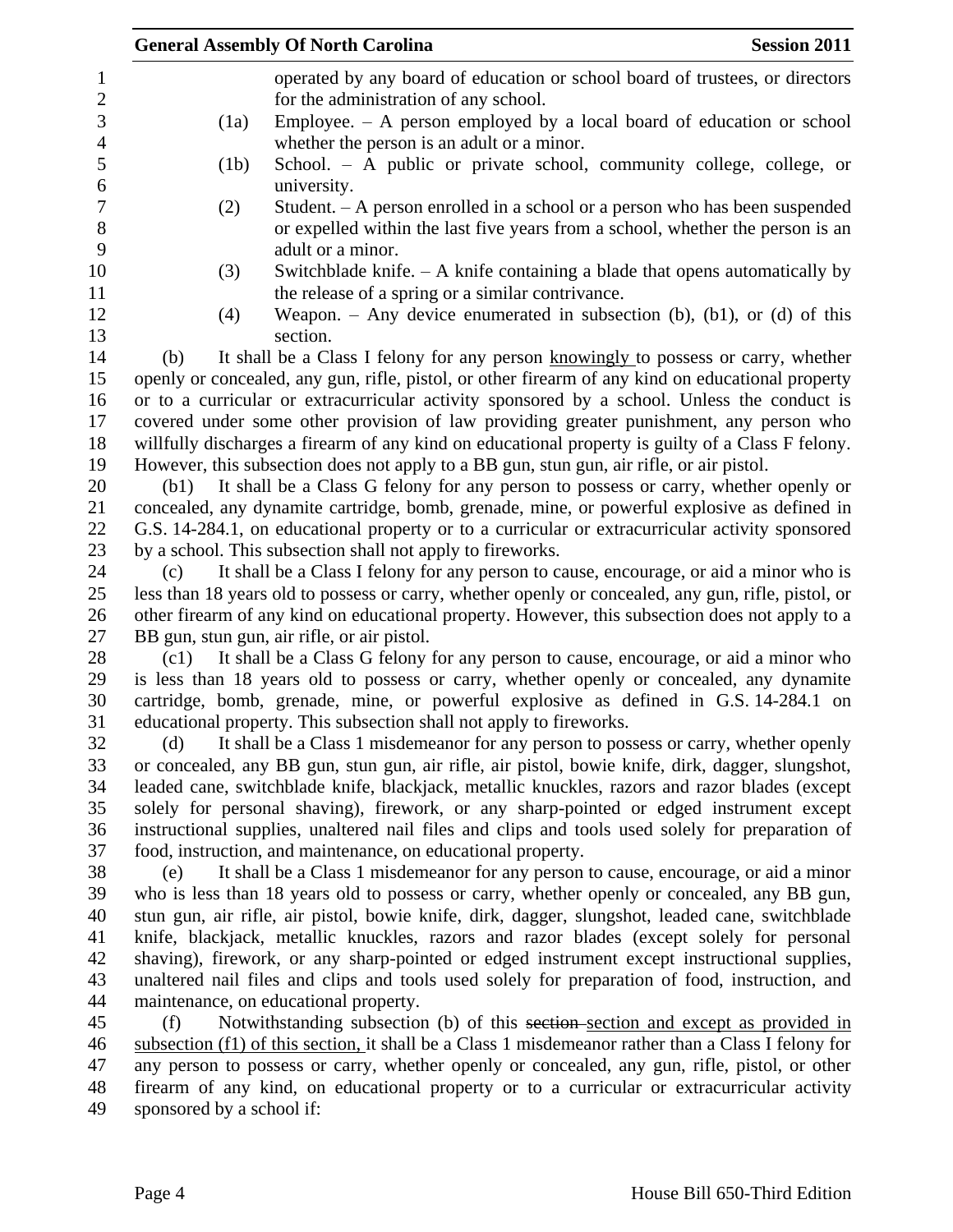|                                   |      |      | <b>General Assembly Of North Carolina</b>                                                                                                                                                                                                  | <b>Session 2011</b> |
|-----------------------------------|------|------|--------------------------------------------------------------------------------------------------------------------------------------------------------------------------------------------------------------------------------------------|---------------------|
| $\mathbf{1}$<br>$\mathbf{2}$<br>3 |      | (1)  | The person is not a student attending school on the educational property or<br>an employee employed by the school working on the educational property;<br>and                                                                              |                     |
| $\overline{4}$<br>5<br>6          |      | (1a) | The person is not a student attending a curricular or extracurricular activity<br>sponsored by the school at which the student is enrolled or an employee<br>attending a curricular or extracurricular activity sponsored by the school at |                     |
| $\boldsymbol{7}$<br>8             |      | (2)  | which the employee is employed; and<br>Repealed by Session Laws 1999-211, s. 1, effective December 1, 1999, and                                                                                                                            |                     |
| 9<br>10                           |      | (3)  | applicable to offenses committed on or after that date.<br>The firearm is not loaded, is in a motor vehicle, and is in a locked container                                                                                                  |                     |
| 11                                |      |      | or a locked firearm rack.                                                                                                                                                                                                                  |                     |
| 12<br>13                          |      | (4)  | Repealed by Session Laws 1999-211, s. 1, effective December 1, 1999, and<br>applicable to offenses committed on or after that date.                                                                                                        |                     |
| 14                                | (f1) |      | It shall not be a violation of either subsection (b) or (f) of this section for any person                                                                                                                                                 |                     |
| 15                                |      |      | to possess or carry a firearm on educational property or to a curricular or extracurricular                                                                                                                                                |                     |
| 16<br>17                          |      |      | activity sponsored by a school if the person has a permit issued in accordance with Article 54B<br>of this Chapter or that is valid under G.S. 14-415.24 and the firearm is in a closed compartment                                        |                     |
| 18                                |      |      | or container within the person's locked vehicle or in a locked container securely affixed to the                                                                                                                                           |                     |
| 19                                |      |      | person's vehicle. A person may unlock the vehicle to enter or exit the vehicle provided the                                                                                                                                                |                     |
| 20                                |      |      | firearm remains in the closed compartment at all times and the vehicle is locked immediately                                                                                                                                               |                     |
| 21                                |      |      | following the entrance or exit.                                                                                                                                                                                                            |                     |
| 22                                | (g)  |      | This section shall not apply to any of the following:                                                                                                                                                                                      |                     |
| 23                                |      | (1)  | A weapon used solely for educational or school-sanctioned ceremonial                                                                                                                                                                       |                     |
| 24                                |      |      | purposes, or used in a school-approved program conducted under the                                                                                                                                                                         |                     |
| 25<br>26                          |      |      | supervision of an adult whose supervision has been approved by the school<br>authority.                                                                                                                                                    |                     |
| 27                                |      | (1a) | A person exempted by the provisions of G.S. 14-269(b).                                                                                                                                                                                     |                     |
| 28                                |      | (2)  | Firefighters, emergency service personnel, and North Carolina Forest                                                                                                                                                                       |                     |
| 29<br>30                          |      |      | Service personnel, and any private police employed by a school, when acting<br>in the discharge of their official duties.                                                                                                                  |                     |
| 31                                |      | (3)  | Home schools as defined in G.S. 115C-563(a).                                                                                                                                                                                               |                     |
| 32                                |      | (4)  | Weapons used for hunting purposes on the Howell Woods Nature Center                                                                                                                                                                        |                     |
| 33<br>34                          |      |      | property in Johnston County owned by Johnston Community College when<br>used with the written permission of Johnston Community College or for                                                                                              |                     |
| 35                                |      |      | hunting purposes on other educational property when used with the written                                                                                                                                                                  |                     |
| 36                                |      |      | permission of the governing body of the school that controls the educational                                                                                                                                                               |                     |
| 37                                |      |      | property.                                                                                                                                                                                                                                  |                     |
| 38                                |      | (5)  | A person registered under Chapter 74C of the General Statutes as an armed                                                                                                                                                                  |                     |
| 39                                |      |      | armored car service guard or an armed courier service guard when acting in                                                                                                                                                                 |                     |
| 40                                |      |      | the discharge of the guard's duties and with the permission of the college or                                                                                                                                                              |                     |
| 41                                |      |      | university.                                                                                                                                                                                                                                |                     |
| 42                                |      | (6)  | A person registered under Chapter 74C of the General Statutes as an armed                                                                                                                                                                  |                     |
| 43                                |      |      | security guard while on the premises of a hospital or health care facility                                                                                                                                                                 |                     |
| 44<br>45                          |      |      | located on educational property when acting in the discharge of the guard's<br>duties with the permission of the college or university.                                                                                                    |                     |
| 46                                | (h)  |      | No person shall be guilty of a criminal violation of this section with regard to the                                                                                                                                                       |                     |
| 47                                |      |      | possession or carrying of a weapon so long as both of the following apply:                                                                                                                                                                 |                     |
| 48                                |      | (1)  | The person comes into possession of a weapon by taking or receiving the                                                                                                                                                                    |                     |
| 49                                |      |      | weapon from another person or by finding the weapon.                                                                                                                                                                                       |                     |
| 50                                |      | (2)  | The person delivers the weapon, directly or indirectly, as soon as practical to                                                                                                                                                            |                     |
| 51                                |      |      | law enforcement authorities."                                                                                                                                                                                                              |                     |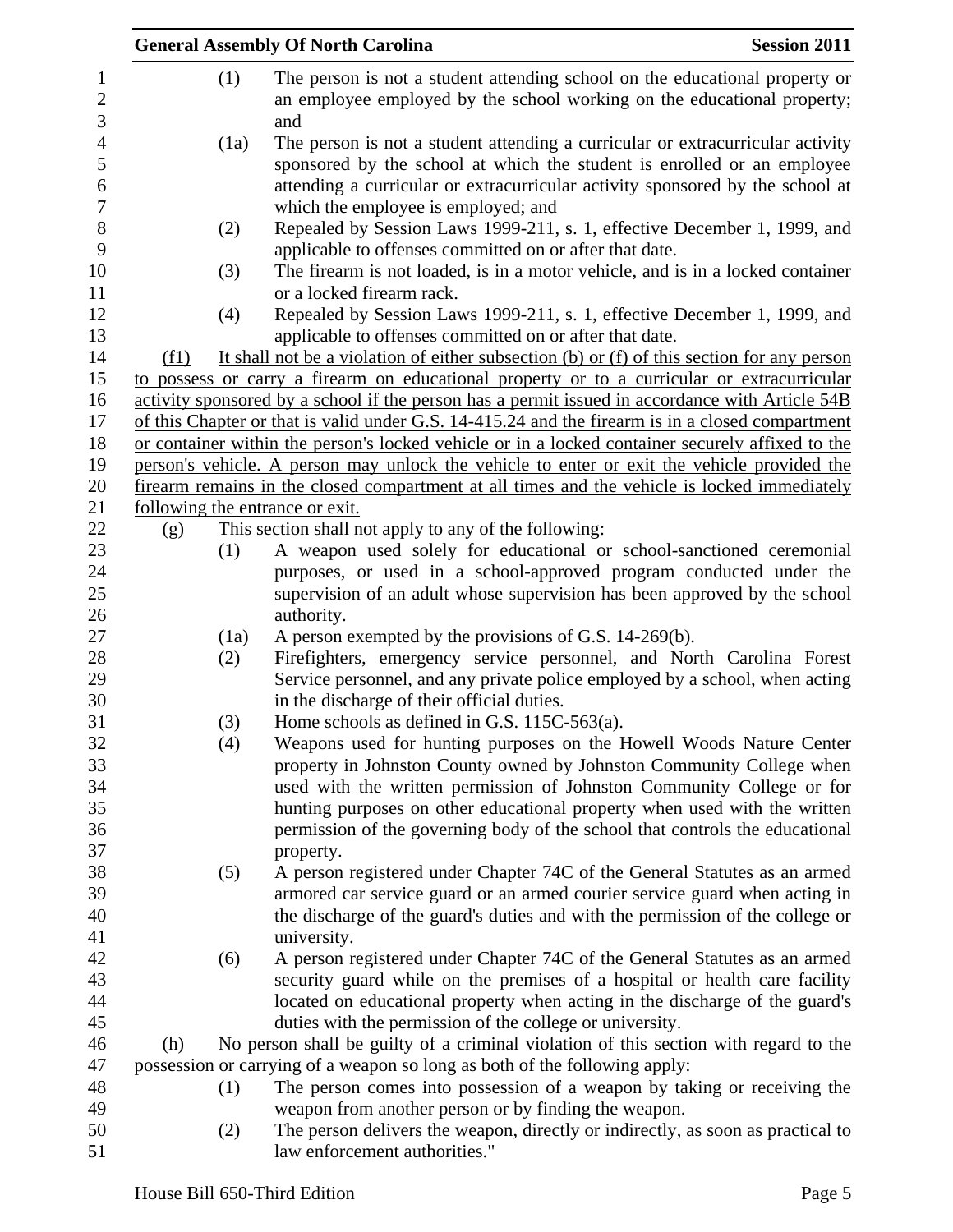|                |               | <b>General Assembly Of North Carolina</b>                                                               | <b>Session 2011</b> |
|----------------|---------------|---------------------------------------------------------------------------------------------------------|---------------------|
| $\mathbf{1}$   |               | <b>SECTION 5.</b> G.S. 14-269.4 reads as rewritten:                                                     |                     |
| $\overline{c}$ |               | "§ 14-269.4. Weapons on certain State property and in courthouses.                                      |                     |
| 3              |               | It shall be unlawful for any person to possess, or carry, whether openly or concealed, any              |                     |
| $\overline{4}$ |               | deadly weapon, not used solely for instructional or officially sanctioned ceremonial purposes in        |                     |
| 5              |               | the State Capitol Building, the Executive Mansion, the Western Residence of the Governor, or            |                     |
| 6              |               | on the grounds of any of these buildings, and in any building housing any court of the General          |                     |
| 7              |               | Court of Justice. If a court is housed in a building containing nonpublic uses in addition to the       |                     |
| $8\,$          |               | court, then this prohibition shall apply only to that portion of the building used for court            |                     |
| 9              |               | purposes while the building is being used for court purposes.                                           |                     |
| 10             |               | This section shall not apply to: to any of the following:                                               |                     |
| 11             | (1)           | Repealed by S.L. 1997-238, s. 3, effective June 27, 1997,                                               |                     |
| 12             | (1a)          | A person exempted by the provisions of G.S. 14-269(b), G.S. 14-269(b).                                  |                     |
| 13             | (2)           | through (4) Repealed by S.L. 1997-238, s. 3, effective June 27, 1997,                                   |                     |
| 14             | (4a)          | Any person in a building housing a court of the General Court of Justice in                             |                     |
| 15             |               | possession of a weapon for evidentiary purposes, to deliver it to a                                     |                     |
| 16             |               | law-enforcement agency, or for purposes of registration, registration.                                  |                     |
| 17             | (4b)          | Any district court judge or superior court judge who carries or possesses a                             |                     |
| 18             |               | concealed handgun in a building housing a court of the General Court of                                 |                     |
| 19             |               | Justice if the judge is in the building to discharge his or her official duties                         |                     |
| 20             |               | and the judge has a concealed handgun permit issued in accordance with                                  |                     |
| 21             |               | considered<br>Article<br>54 <sub>B</sub><br>of<br>this<br>Chapter<br><b>or</b>                          | valid<br>under      |
| 22             |               | G.S. 14-415.24, G.S. 14-415.24.                                                                         |                     |
| 23             | (4c)          | Firearms in a courthouse, carried by detention officers employed by and                                 |                     |
| 24             |               | authorized by the sheriff to carry firearms, firearms.                                                  |                     |
| 25             | (4d)          | Any magistrate who carries or possesses a concealed handgun in any portion                              |                     |
| 26             |               | of a building housing a court of the General Court of Justice other than a                              |                     |
| 27             |               | courtroom itself unless the magistrate is presiding in that courtroom, if the                           |                     |
| 28             |               | magistrate (i) is in the building to discharge the magistrate's official duties,                        |                     |
| 29             |               | (ii) has a concealed handgun permit issued in accordance with Article 54B of                            |                     |
| 30             |               | this Chapter or considered valid under G.S. 14-415.24, (iii) has successfully                           |                     |
| 31             |               | completed a one-time weapons retention training substantially similar to that                           |                     |
| 32             |               | provided to certified law enforcement officers in North Carolina, and (iv)                              |                     |
| 33             |               | secures the weapon in a locked compartment when the weapon is not on the                                |                     |
| 34             |               | magistrate's person, person.                                                                            |                     |
| 35             | (5)           | State-owned rest areas, rest stops along the highways, and State-owned                                  |                     |
| 36             |               | hunting and fishing reservations.                                                                       |                     |
| 37             | (6)           | A person with a permit issued in accordance with Article 54B of this                                    |                     |
| 38             |               | Chapter or considered valid under G.S. 14-415.24 who has a firearm in a                                 |                     |
| 39             |               | closed compartment or container within the person's locked vehicle or in a                              |                     |
| 40             |               | locked container securely affixed to the person's vehicle. A person may                                 |                     |
| 41             |               | unlock the vehicle to enter or exit the vehicle provided the firearm remains                            |                     |
| 42             |               | in the closed compartment at all times and the vehicle is locked immediately                            |                     |
| 43             |               | following the entrance or exit.                                                                         |                     |
| 44             |               | Any person violating the provisions of this section shall be guilty of a Class 1                        |                     |
| 45             | misdemeanor." |                                                                                                         |                     |
| 46             |               | <b>SECTION 6.</b> G.S. 14-269.7(a) reads as rewritten:                                                  |                     |
| 47             | " $(a)$       | Any minor who willfully and intentionally possesses or carries a handgun is guilty                      |                     |
| 48             |               | of a Class 2 Class 1 misdemeanor."                                                                      |                     |
| 49             |               | <b>SECTION 7.</b> G.S. 14-269.8(a) reads as rewritten:                                                  |                     |
| 50             | " $(a)$       | In accordance with G.S. $50B-3.1$ , it is unlawful for any person to $\overline{\text{own}}$ , possess, |                     |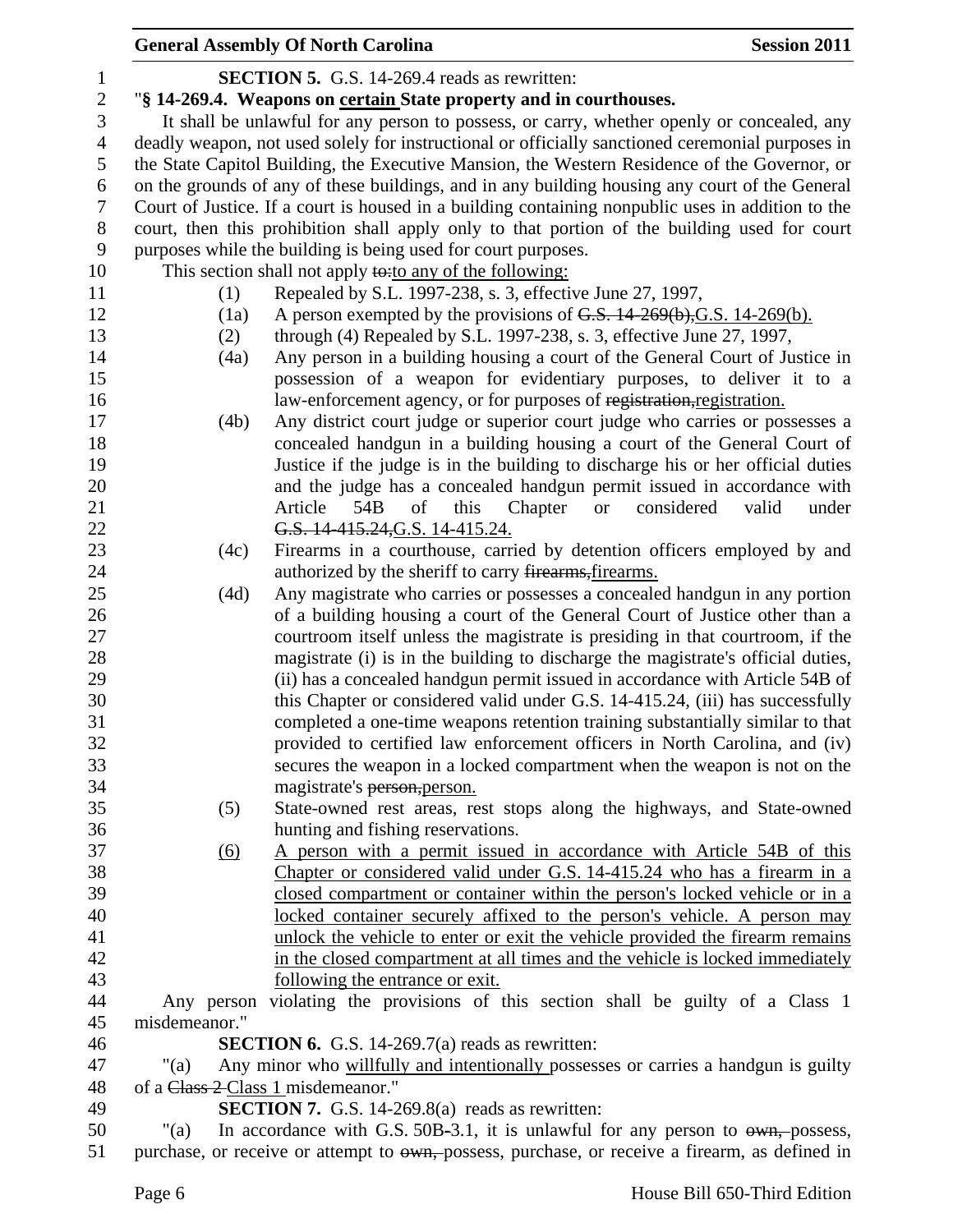|                                                                                                                                                                                                       |                   |     | <b>General Assembly Of North Carolina</b>                                                             | <b>Session 2011</b> |
|-------------------------------------------------------------------------------------------------------------------------------------------------------------------------------------------------------|-------------------|-----|-------------------------------------------------------------------------------------------------------|---------------------|
|                                                                                                                                                                                                       |                   |     | G.S. 14-409.39(2), machine gun, ammunition, or permits to purchase or carry concealed                 |                     |
|                                                                                                                                                                                                       |                   |     | firearms if ordered by the court for so long as that protective order or any successive protective    |                     |
|                                                                                                                                                                                                       |                   |     | order entered against that person pursuant to Chapter 50B of the General Statutes is in effect."      |                     |
|                                                                                                                                                                                                       |                   |     | <b>SECTION 8.</b> G.S. 14-288.8(b) reads as rewritten:                                                |                     |
|                                                                                                                                                                                                       | " $(b)$           |     | This section does not apply to: to any of the following:                                              |                     |
|                                                                                                                                                                                                       |                   | (1) | Persons exempted from the provisions of G.S. 14-269 with respect to any                               |                     |
|                                                                                                                                                                                                       |                   |     | activities lawfully engaged in while carrying out their duties.                                       |                     |
|                                                                                                                                                                                                       |                   | (2) | Importers, manufacturers, dealers, and collectors of firearms, ammunition, or                         |                     |
|                                                                                                                                                                                                       |                   |     | destructive devices validly licensed under the laws of the United States or                           |                     |
|                                                                                                                                                                                                       |                   |     | the State of North Carolina, while lawfully engaged in activities authorized<br>under their licenses. |                     |
|                                                                                                                                                                                                       |                   | (3) | Persons under contract with the United States, the State of North Carolina, or                        |                     |
|                                                                                                                                                                                                       |                   |     | any agency of either government, with respect to any activities lawfully                              |                     |
|                                                                                                                                                                                                       |                   |     | engaged in under their contracts.                                                                     |                     |
|                                                                                                                                                                                                       |                   | (4) | Inventors, designers, ordnance consultants and researchers, chemists,                                 |                     |
|                                                                                                                                                                                                       |                   |     | physicists, and other persons lawfully engaged in pursuits designed to                                |                     |
|                                                                                                                                                                                                       |                   |     | enlarge knowledge or to facilitate the creation, development, or manufacture                          |                     |
|                                                                                                                                                                                                       |                   |     | of weapons of mass death and destruction intended for use in a manner                                 |                     |
|                                                                                                                                                                                                       |                   |     | consistent with the laws of the United States and the State of North Carolina.                        |                     |
|                                                                                                                                                                                                       |                   | (5) | Persons who lawfully possess or own a weapon as defined in subsection (c)                             |                     |
|                                                                                                                                                                                                       |                   |     | of this section in compliance with 26 U.S.C. Chapter 53, §§ 5801-5871.                                |                     |
|                                                                                                                                                                                                       |                   |     | Nothing in this subdivision shall limit the discretion of the sheriff in                              |                     |
|                                                                                                                                                                                                       |                   |     | executing the paperwork required by the United States Bureau of Alcohol,                              |                     |
|                                                                                                                                                                                                       |                   |     | Tobacco and Firearms for such person to obtain the weapon."                                           |                     |
|                                                                                                                                                                                                       |                   |     | <b>SECTION 9.</b> G.S. 14-409(b) reads as rewritten:                                                  |                     |
|                                                                                                                                                                                                       | " $(b)$           |     | It shall be unlawful for any person, firm or corporation to manufacture, sell, give                   |                     |
|                                                                                                                                                                                                       |                   |     | away, dispose of, use or possess machine guns, submachine guns, or other like weapons as              |                     |
|                                                                                                                                                                                                       |                   |     | defined by subsection (a) of this section: Provided, however, that this subsection shall not apply    |                     |
|                                                                                                                                                                                                       | to the following: |     |                                                                                                       |                     |
|                                                                                                                                                                                                       |                   |     | Banks, merchants, and recognized business establishments for use in their respective places           |                     |
|                                                                                                                                                                                                       |                   |     | of business, who shall first apply to and receive from the sheriff of the county in which said        |                     |
|                                                                                                                                                                                                       |                   |     | business is located, a permit to possess the said weapons for the purpose of defending the said       |                     |
|                                                                                                                                                                                                       |                   |     | business; officers and soldiers of the United States Army, when in discharge of their official        |                     |
|                                                                                                                                                                                                       |                   |     | duties, officers and soldiers of the militia when called into actual service, officers of the State,  |                     |
| or of any county, city or town, charged with the execution of the laws of the State, when acting<br>in the discharge of their official duties; the manufacture, use or possession of such weapons for |                   |     |                                                                                                       |                     |
|                                                                                                                                                                                                       |                   |     | scientific or experimental purposes when such manufacture, use or possession is lawful under          |                     |
|                                                                                                                                                                                                       |                   |     | federal laws and the weapon is registered with a federal agency, and when a permit to                 |                     |
|                                                                                                                                                                                                       |                   |     | manufacture, use or possess the weapon is issued by the sheriff of the county in which the            |                     |
|                                                                                                                                                                                                       |                   |     |                                                                                                       |                     |

40 weapon is located. located; a person who lawfully possesses or owns a weapon as defined by subsection (a) of this section in compliance with 26 U.S.C. Chapter 53, §§ 5801-5871. Nothing in this subdivision shall limit the discretion of the sheriff in executing the paperwork required by the United States Bureau of Alcohol, Tobacco and Firearms for such person to obtain the weapon. Provided, further, that any bona fide resident of this State who now owns a machine gun used in former wars, as a relic or souvenir, may retain and keep same as his or her property without violating the provisions of this section upon his reporting said ownership to the sheriff of the county in which said person lives."

**SECTION 10.** G.S. 14-404(d) reads as rewritten:

 "(d) Nothing in this Article shall apply to officers authorized by law to carry firearms if the officers identify themselves to the vendor or donor as being officers authorized by law to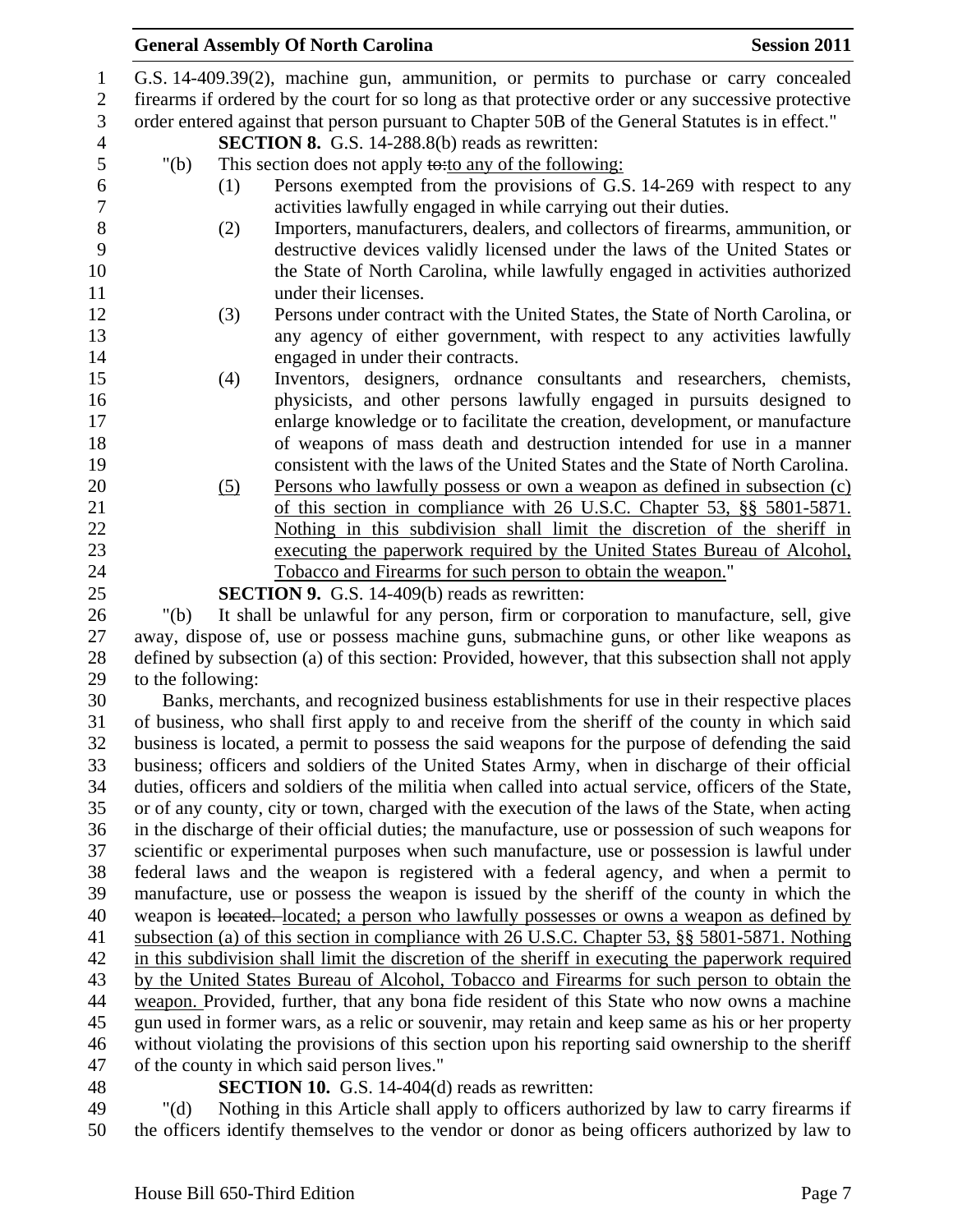|            |                  | <b>General Assembly Of North Carolina</b>                                                             | <b>Session 2011</b> |
|------------|------------------|-------------------------------------------------------------------------------------------------------|---------------------|
|            |                  | carry firearms and state that the purpose for the purchase of the firearms is directly related to     |                     |
|            |                  | the law officers' official duties provide any of the following:                                       |                     |
|            | (1)              | A letter signed by the officer's supervisor or superior officer stating that the                      |                     |
|            |                  | officer is authorized by law to carry a firearm.                                                      |                     |
|            | (2)              | A current photographic identification card issued by the officer's employer.                          |                     |
|            | (3)              | A current photographic identification card issued by a State agency that                              |                     |
|            |                  | identifies the individual as a law enforcement officer certified by the State of                      |                     |
|            |                  | North Carolina.                                                                                       |                     |
|            | $\left(4\right)$ | A current identification card issued by the officer's employer and another                            |                     |
|            |                  | form of current photographic identification."                                                         |                     |
|            |                  | <b>SECTION 11.</b> Article 53A of Chapter 14 of the General Statutes is amended by                    |                     |
|            |                  | adding a new section to read:                                                                         |                     |
|            |                  | "§ 14-408.1. Solicit unlawful purchase of firearm; unlawful to provide materially false               |                     |
|            |                  | information regarding legality of firearm or ammunition transfer.                                     |                     |
| <u>(a)</u> |                  | The following definitions apply in this section:                                                      |                     |
|            | $\Omega$         | <u>Ammunition. – Any cartridge, shell, or projectile designed for use in a</u>                        |                     |
|            |                  | firearm.                                                                                              |                     |
|            | (2)              | Firearm. $-$ A handgun, shotgun, or rifle which expels a projectile by action                         |                     |
|            |                  | of an explosion.                                                                                      |                     |
|            | (3)              | Handgun. $-$ A pistol, revolver, or other gun that has a short stock and is                           |                     |
|            |                  | designed to be held and fired by the use of a single hand.                                            |                     |
|            | (4)              | <u>Licensed dealer. – A person who is licensed pursuant to 18 U.S.C. § 923 to</u>                     |                     |
|            |                  | engage in the business of dealing in firearms.                                                        |                     |
|            | (5)              | Materially false information. - Information that portrays an illegal                                  |                     |
|            |                  | transaction as legal or a legal transaction as illegal.                                               |                     |
|            | (6)              | Private seller. $-$ A person who sells or offers for sale any firearm, as defined                     |                     |
|            |                  | in G.S. 14-409.39, or ammunition.                                                                     |                     |
| (b)        |                  | Any person who knowingly solicits, persuades, encourages, or entices a licensed                       |                     |
|            |                  | dealer or private seller of firearms or ammunition to transfer a firearm or ammunition under          |                     |
|            |                  | circumstances that the person knows would violate the laws of this State or the United States is      |                     |
|            |                  | guilty of a Class F felony.                                                                           |                     |
| (c)        |                  | Any person who provides to a licensed dealer or private seller of firearms or                         |                     |
|            |                  | ammunition information that the person knows to be materially false information with the              |                     |
|            |                  | intent to deceive the dealer or seller about the legality of a transfer of a firearm or ammunition    |                     |
|            |                  | is guilty of a Class F felony.                                                                        |                     |
| (d)        |                  | Any person who willfully procures another to engage in conduct prohibited by this                     |                     |
|            |                  | section shall be held accountable as a principal.                                                     |                     |
| (e)        |                  | This section does not apply to a law enforcement officer acting in his or her official                |                     |
|            |                  | capacity or to a person acting at the direction of the law enforcement officer."                      |                     |
|            |                  | <b>SECTION 12.</b> G.S. 14-409.10 reads as written:                                                   |                     |
|            |                  | "§ 14-409.10. Purchase of rifles and shotguns out of State.                                           |                     |
|            |                  | It shall be lawful for citizens of this State to purchase rifles and shotguns and ammunition          |                     |
|            |                  | therefor in states contiguous to this State. Notwithstanding any other provision of law of this       |                     |
|            |                  | State, a citizen of this State may purchase a firearm in another state if the citizen undergoes a     |                     |
|            |                  | background check that satisfies the law of the state of purchase and that includes an inquiry of      |                     |
|            |                  | the National Instant Background Check System."                                                        |                     |
|            |                  | SECTION 13. G.S. 14-415.1 reads as rewritten:                                                         |                     |
|            |                  | "§ 14-415.1. Possession of firearms, etc., by felon prohibited.                                       |                     |
| (a)        |                  | It shall be unlawful for any person who has been convicted of a felony to purchase,                   |                     |
|            |                  | own, possess, or have in his custody, care, or control any firearm or any weapon of mass death        |                     |
|            |                  | and destruction as defined in G.S. $14-288.8(c)$ . For the purposes of this section, a firearm is (i) |                     |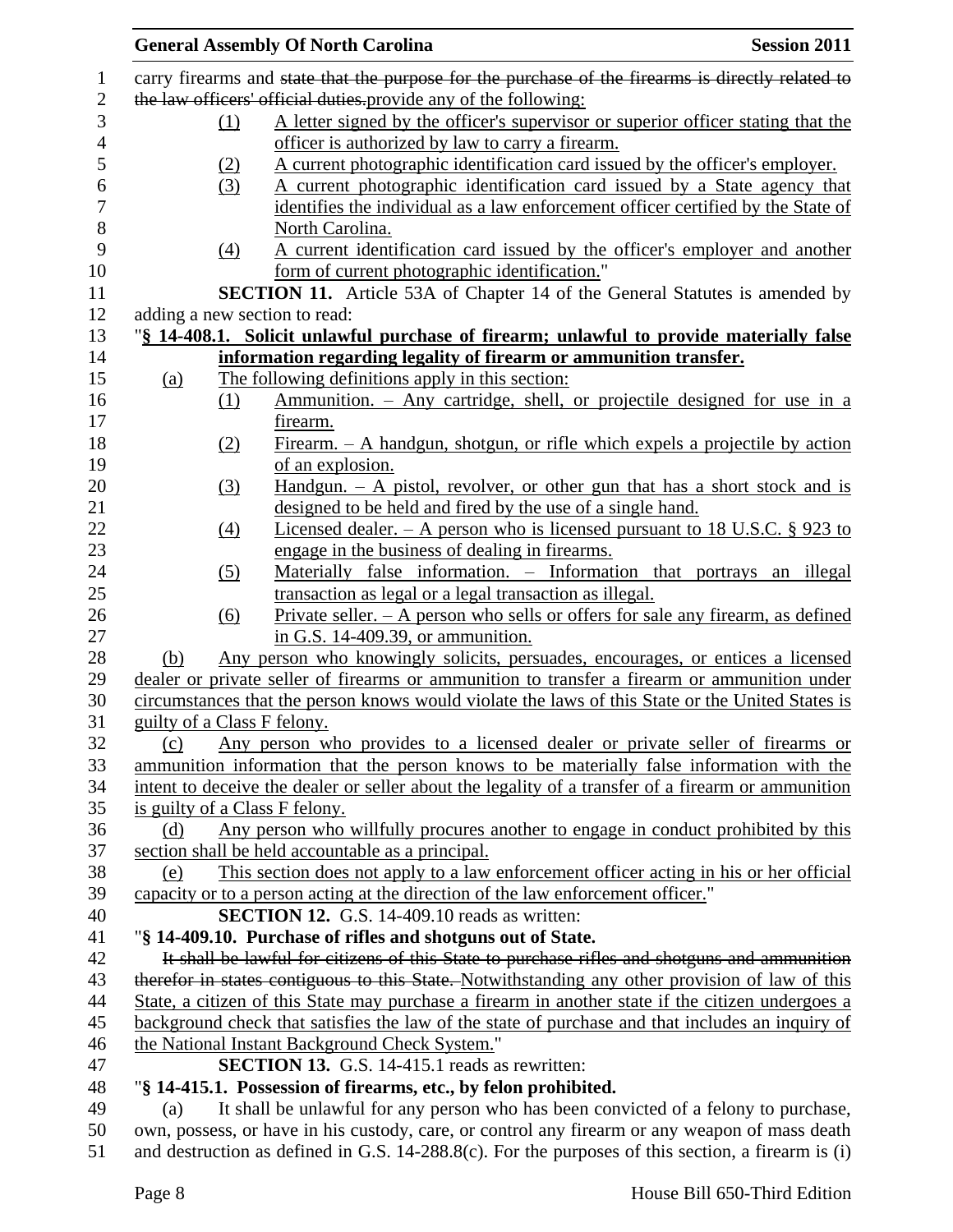# **General Assembly Of North Carolina Session 2011**

| $\mathbf{1}$   | any weapon, including a starter gun, which will or is designed to or may readily be converted to    |  |  |  |  |  |
|----------------|-----------------------------------------------------------------------------------------------------|--|--|--|--|--|
| $\mathbf{2}$   | expel a projectile by the action of an explosive, or its frame or receiver, or (ii) any firearm     |  |  |  |  |  |
| 3              | muffler or firearm silencer. This section does not apply to an antique firearm, as defined in       |  |  |  |  |  |
| $\overline{4}$ | G.S. 14-409.11.                                                                                     |  |  |  |  |  |
| 5              | Every person violating the provisions of this section shall be punished as a Class G felon.         |  |  |  |  |  |
| 6              | Prior convictions which cause disentitlement under this section shall only include:<br>(b)          |  |  |  |  |  |
| $\overline{7}$ | Felony convictions in North Carolina that occur before, on, or after<br>(1)                         |  |  |  |  |  |
| 8              | December 1, 1995; and                                                                               |  |  |  |  |  |
| 9              | Repealed by Session Laws 1995, c. 487, s. 3, effective December 1, 1995.<br>(2)                     |  |  |  |  |  |
| 10             | Violations of criminal laws of other states or of the United States that occur<br>(3)               |  |  |  |  |  |
| 11             | before, on, or after December 1, 1995, and that are substantially similar to                        |  |  |  |  |  |
| 12             | the crimes covered in subdivision (1) which are punishable where committed                          |  |  |  |  |  |
| 13             | by imprisonment for a term exceeding one year.                                                      |  |  |  |  |  |
| 14             | When a person is charged under this section, records of prior convictions of any offense,           |  |  |  |  |  |
| 15             | whether in the courts of this State, or in the courts of any other state or of the United States,   |  |  |  |  |  |
| 16             | shall be admissible in evidence for the purpose of proving a violation of this section. The term    |  |  |  |  |  |
| 17             | "conviction" is defined as a final judgment in any case in which felony punishment, or              |  |  |  |  |  |
| 18             | imprisonment for a term exceeding one year, as the case may be, is permissible, authorized,         |  |  |  |  |  |
| 19             | without regard to the plea entered or to the sentence imposed. A judgment of a conviction of        |  |  |  |  |  |
| 20             | the defendant or a plea of guilty by the defendant to such an offense certified to a superior court |  |  |  |  |  |
| 21             | of this State from the custodian of records of any state or federal court shall be prima facie      |  |  |  |  |  |
| 22             | evidence of the facts so certified.                                                                 |  |  |  |  |  |
| 23             | The indictment charging the defendant under the terms of this section shall be<br>(c)               |  |  |  |  |  |
| 24             | separate from any indictment charging him with other offenses related to or giving rise to a        |  |  |  |  |  |
| 25             | charge under this section. An indictment which charges the person with violation of this section    |  |  |  |  |  |
| 26             | must set forth the date that the prior offense was committed, the type of offense and the penalty   |  |  |  |  |  |
| 27             | therefor, and the date that the defendant was convicted or plead guilty to such offense, the        |  |  |  |  |  |
| 28             | identity of the court in which the conviction or plea of guilty took place and the verdict and      |  |  |  |  |  |
| 29             | judgment rendered therein.                                                                          |  |  |  |  |  |
| 30             | This section does not apply to a person whose firearms rights have been restored<br>(d)             |  |  |  |  |  |
| 31             | under G.S. 14-415.4, unless the person is convicted of a subsequent felony after the petition to    |  |  |  |  |  |
| 32             | restore the person's firearms rights is granted who, pursuant to the law of the jurisdiction in     |  |  |  |  |  |
| 33             | which the conviction occurred, has been pardoned or has had his or her firearms rights restored     |  |  |  |  |  |
| 34             | if such restoration of rights could also be granted under North Carolina law.                       |  |  |  |  |  |
| 35             | This section does not apply and there is no disentitlement under this section if the<br>(e)         |  |  |  |  |  |
| 36             | felony conviction is a violation under the laws of North Carolina, another state, or the United     |  |  |  |  |  |
| 37             | States that pertains to antitrust violations, unfair trade practices, or restraints of trade."      |  |  |  |  |  |
| 38             | <b>SECTION 14.</b> G.S. 14-415.11(c) reads as rewritten.                                            |  |  |  |  |  |
| 39             | " $(c)$<br>A permit does not authorize a person to carry a concealed handgun in any of the          |  |  |  |  |  |
| 40             | following:                                                                                          |  |  |  |  |  |
| 41             | areas Areas prohibited by G.S. 269.2, 14-269.3, 14-269.4, and                                       |  |  |  |  |  |
| 42             | $\Omega$<br>14-277.2, G.S. 14-269.3 and G.S. 14-277.2.                                              |  |  |  |  |  |
| 43             |                                                                                                     |  |  |  |  |  |
|                | Areas prohibited by G.S. 14-269.2, except as allowed under G.S. 14-<br>(2)                          |  |  |  |  |  |
| 44             | $269.2(f1)$ .                                                                                       |  |  |  |  |  |
| 45             | Areas prohibited by G.S. 14-269.4, except as allowed under G.S. 14-<br>$\left(3\right)$             |  |  |  |  |  |
| 46             | $269.4(6)$ .                                                                                        |  |  |  |  |  |
| 47             | in-In an area prohibited by rule adopted under G.S. 120-32.1, G.S. 120-32.1.<br>$\left(4\right)$    |  |  |  |  |  |
| 48             | in-In any area prohibited by 18 U.S.C. § 922 or any other federal-law-law.<br>(5)                   |  |  |  |  |  |
| 49             | in In a law enforcement or correctional facility, facility.<br>(6)                                  |  |  |  |  |  |
| 50             | in-In a building housing only State or federal offices, offices, except as<br>(7)                   |  |  |  |  |  |
| 51             | allowed under G.S. 14-409.41.                                                                       |  |  |  |  |  |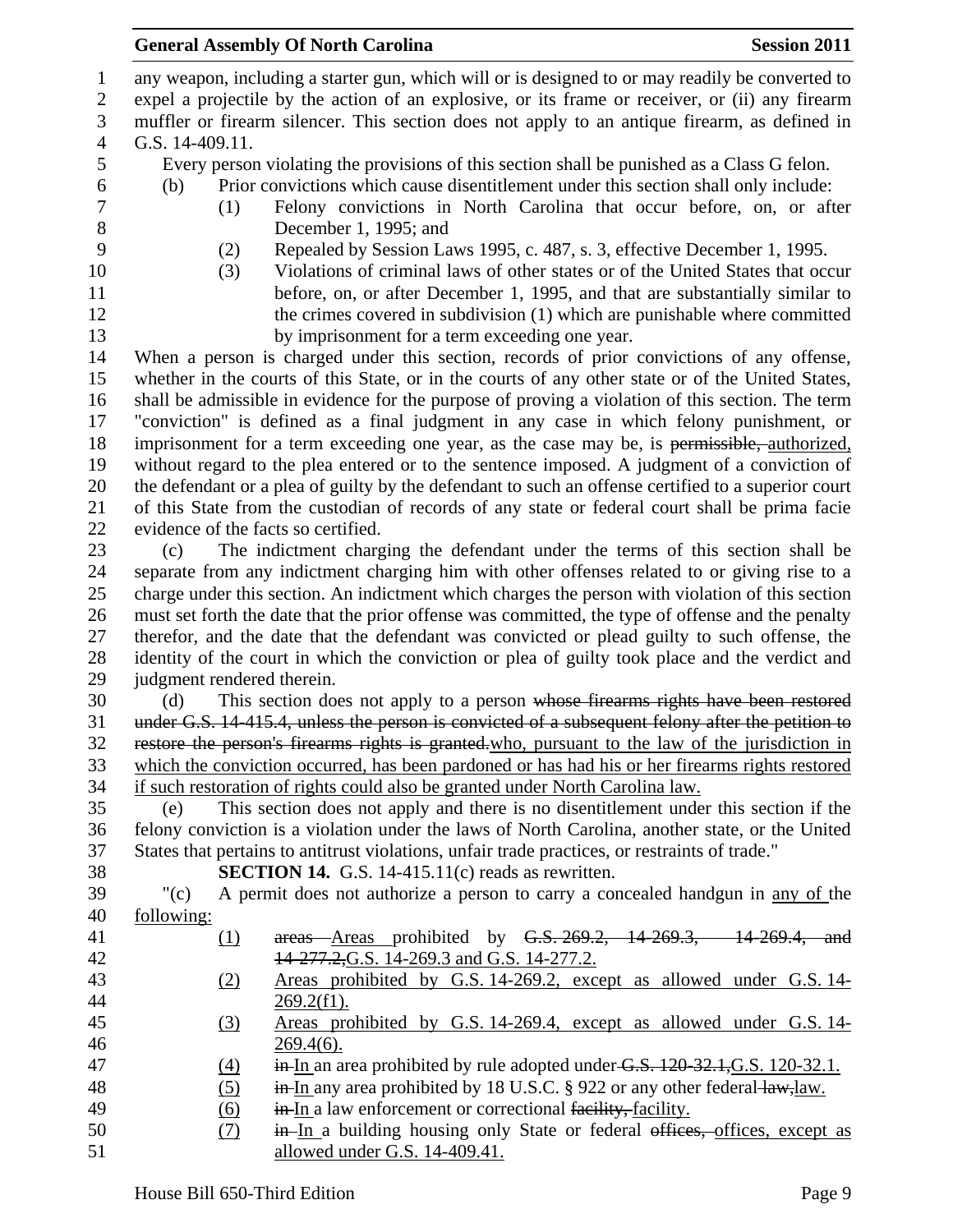| <b>General Assembly Of North Carolina</b>                                                                                                                                                          | <b>Session 2011</b>                         |
|----------------------------------------------------------------------------------------------------------------------------------------------------------------------------------------------------|---------------------------------------------|
| in-In an office of the State or federal government that is not located in a<br>(8)<br>exclusively<br>by<br>occupied<br>building<br>government, government, except as allowed under G.S. 14-409.41. | the<br><b>State</b><br>federal<br><b>or</b> |
| -a financial institution, or on any other premises, except state owned rest<br>(9)                                                                                                                 |                                             |
| areas or state-owned rest stops along the highways, Except as provided in                                                                                                                          |                                             |
| G.S. 14-409.41, on any private premises where notice that carrying a                                                                                                                               |                                             |
| concealed handgun is prohibited by the posting of a conspicuous notice or                                                                                                                          |                                             |
| statement by the person in legal possession or control of the premises.                                                                                                                            |                                             |
| It shall be unlawful for a person, with or without a permit, to carry a concealed handgun                                                                                                          |                                             |
| while consuming alcohol or at any time while the person has remaining in his the person's body<br>any alcohol or in his the person's blood a controlled substance previously consumed, but a       |                                             |
| person does not violate this condition if a controlled substance in his the person's blood was                                                                                                     |                                             |
| lawfully obtained and taken in therapeutically appropriate amounts amounts or if the person is                                                                                                     |                                             |
| on the person's own property.                                                                                                                                                                      |                                             |
| It shall be lawful for a person with a permit to carry a concealed handgun at any                                                                                                                  |                                             |
| State-owned rest area or State-owned rest stop along the highways."                                                                                                                                |                                             |
| <b>SECTION 15.</b> G.S. 14-415.13(a)(5) reads as rewritten:                                                                                                                                        |                                             |
| A person shall apply to the sheriff of the county in which the person resides to<br>" $(a)$                                                                                                        |                                             |
| obtain a concealed handgun permit. The applicant shall submit to the sheriff all of the                                                                                                            |                                             |
| following:                                                                                                                                                                                         |                                             |
|                                                                                                                                                                                                    |                                             |
| (5)<br>A release, in a form to be prescribed by the Administrative Office of the<br>Courts, that authorizes and requires disclosure to the sheriff of any records                                  |                                             |
| concerning the mental health or capacity of the applicant.applicant to be                                                                                                                          |                                             |
| used for the sole purpose of determining whether the applicant is                                                                                                                                  |                                             |
| disqualified for a permit under the provisions of G.S. 14-415.12. This                                                                                                                             |                                             |
| provision does not prohibit submitting information related to involuntary                                                                                                                          |                                             |
| commitment to the National Instant Criminal Background Check System                                                                                                                                |                                             |
| $(NICS).$ "                                                                                                                                                                                        |                                             |
| <b>SECTION 16.</b> G.S. 14-415.14(b) reads as rewritten:                                                                                                                                           |                                             |
| " $(b)$<br>The permit application shall also contain a warning substantially as follows:                                                                                                           |                                             |
| "CAUTION: Federal law and State law on the possession of handguns and firearms may                                                                                                                 |                                             |
| differ. If you are prohibited by federal law from possessing a handgun or a firearm, you may be                                                                                                    |                                             |
| prosecuted in federal court. A State permit is not a defense to a federal prosecution."                                                                                                            |                                             |
| <b>SECTION 17.</b> G.S. 14-415.15 reads as rewritten:                                                                                                                                              |                                             |
| "§ 14-415.15. Issuance or denial of permit.                                                                                                                                                        |                                             |
| Except as permitted under subsection (b) of this section, within 9045 days after<br>(a)<br>receipt of the items listed in G.S. 14-415.13 from an applicant, and receipt of the required            |                                             |
| records concerning the mental health or capacity of the applicant, the sheriff shall either issue                                                                                                  |                                             |
| or deny the permit. The sheriff may conduct any investigation necessary to determine the                                                                                                           |                                             |
| qualification or competency of the person applying for the permit, including record checks.                                                                                                        |                                             |
| Upon presentment to the sheriff of the items required under G.S. $14-415.13$ (a)(1),<br>(b)                                                                                                        |                                             |
| $(2)$ , and $(3)$ , the sheriff may issue a temporary permit for a period not to exceed $9045$ days to a                                                                                           |                                             |
| person who the sheriff reasonably believes is in an emergency situation that may constitute a                                                                                                      |                                             |
| risk of safety to the person, the person's family or property. The applicant may submit proof of                                                                                                   |                                             |
| a protective order issued under G.S. 50B-3 for the protection of the applicant as evidence of an                                                                                                   |                                             |
| emergency situation. The temporary permit may not be renewed and may be revoked by the                                                                                                             |                                             |
| sheriff without a hearing.                                                                                                                                                                         |                                             |
| A person's application for a permit shall be denied only if the applicant fails to<br>(c)                                                                                                          |                                             |
| qualify under the criteria listed in this Article. If the sheriff denies the application for a permit,                                                                                             |                                             |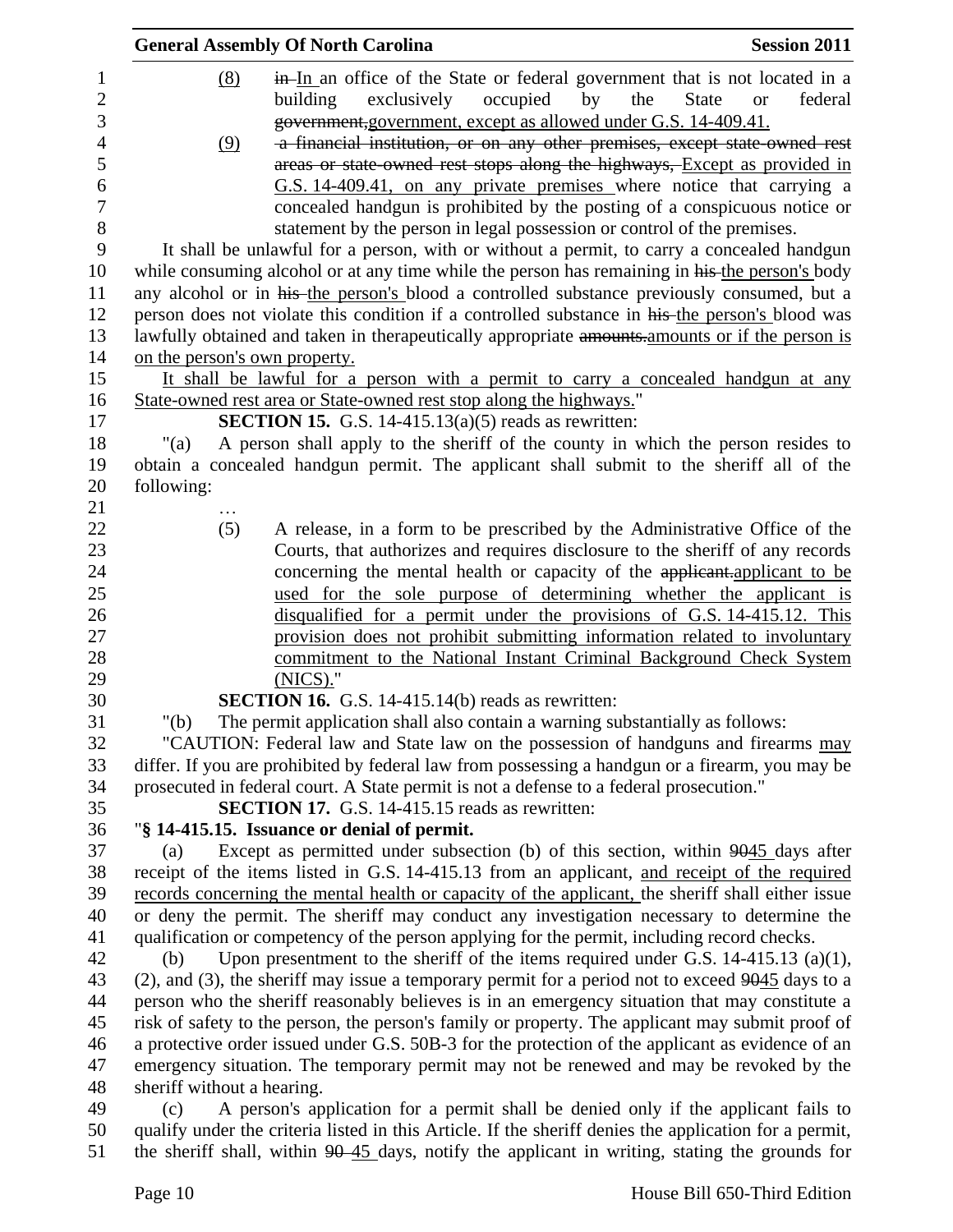#### **General Assembly Of North Carolina Session 2011**

 denial. An applicant may appeal the denial, revocation, or nonrenewal of a permit by petitioning a district court judge of the district in which the application was filed. The determination by the court, on appeal, shall be upon the facts, the law, and the reasonableness of the sheriff's refusal. The determination by the court shall be final."

**SECTION 18.** G.S. 14-415.16 reads as rewritten:

## "**§ 14-415.16. Renewal of permit.**

 (a) At least 45 days prior to the expiration date of a permit, the sheriff of the county where the permit was issued shall send a written notice to the permittee explaining that the permit is about to expire and including information about the requirements for renewal of the permit. The notice shall be sent by first class mail to the last known address of the permittee. Failure to receive a renewal notice shall not relieve a permittee of requirements imposed in this section for renewal of the permit.

 (b) The holder of a permit shall apply to renew the permit within the 90-day period prior to its expiration date by filing with the sheriff of the county in which the person resides a 15 renewal form provided by the sheriff's office, a notarized an affidavit stating that the permittee remains qualified under the criteria provided in this Article, a newly administered full set of the permittee's fingerprints, and a renewal fee.

 (c) Upon receipt of the completed renewal application, including the permittee's 19 <del>fingerprints, application and the appropriate payment</del> of fees, the sheriff shall determine if the permittee remains qualified to hold a permit in accordance with the provisions of G.S. 14-415.12. The permittee's criminal history shall be updated, including with another inquiry of the National Instant Criminal Background Check System (NICS), and the sheriff may waive the requirement of taking another firearms safety and training course. If the permittee applies for a renewal of the permit within the 90-day period prior to its expiration date and if the permittee remains qualified to have a permit under G.S. 14-415.12, the sheriff shall renew the permit. The permit of a permittee who complies with this section shall remain valid beyond the expiration date of the permit until the permittee either receives a renewal permit or is denied a renewal permit by the sheriff.

 (d) No fingerprints shall be required for a renewal permit if the applicant's fingerprints were submitted to the State Bureau of Investigation after June 30, 2001, on the Automated Fingerprint Information System (AFIS) as prescribed by the State Bureau of Investigation.

 (e) If the permittee does not apply to renew the permit prior to its expiration date, but does apply to renew the permit within 60 days after the permit expires, the sheriff may waive the requirement of taking another firearms safety and training course. This subsection does not extend the expiration date of the permit."

**SECTION 19.** G.S. 14-415.17 reads as rewritten:

## "**§ 14-415.17. Permit; sheriff to retain and make available to law enforcement agencies a list of permittees.**

 The permit shall be in a certificate form, as prescribed by the Administrative Office of the Courts, that is approximately the size of a North Carolina drivers license. It shall bear the signature, name, address, date of birth, and social security number of the permittee, and the drivers license identification number used in applying for the permit. The sheriff shall maintain 43 a listing listing, including the identifying information, of those persons who are issued a permit 44 and any pertinent information regarding the issued permit. permit. The permit information shall be available upon request to all State and local law enforcement agencies.

 Within five days of the date a permit is issued, the sheriff shall send a copy of the permit to the State Bureau of Investigation. The State Bureau of Investigation shall make this information available to law enforcement officers and clerks of court on a statewide system."

**SECTION 20.** G.S. 14-415.18(a) reads as rewritten: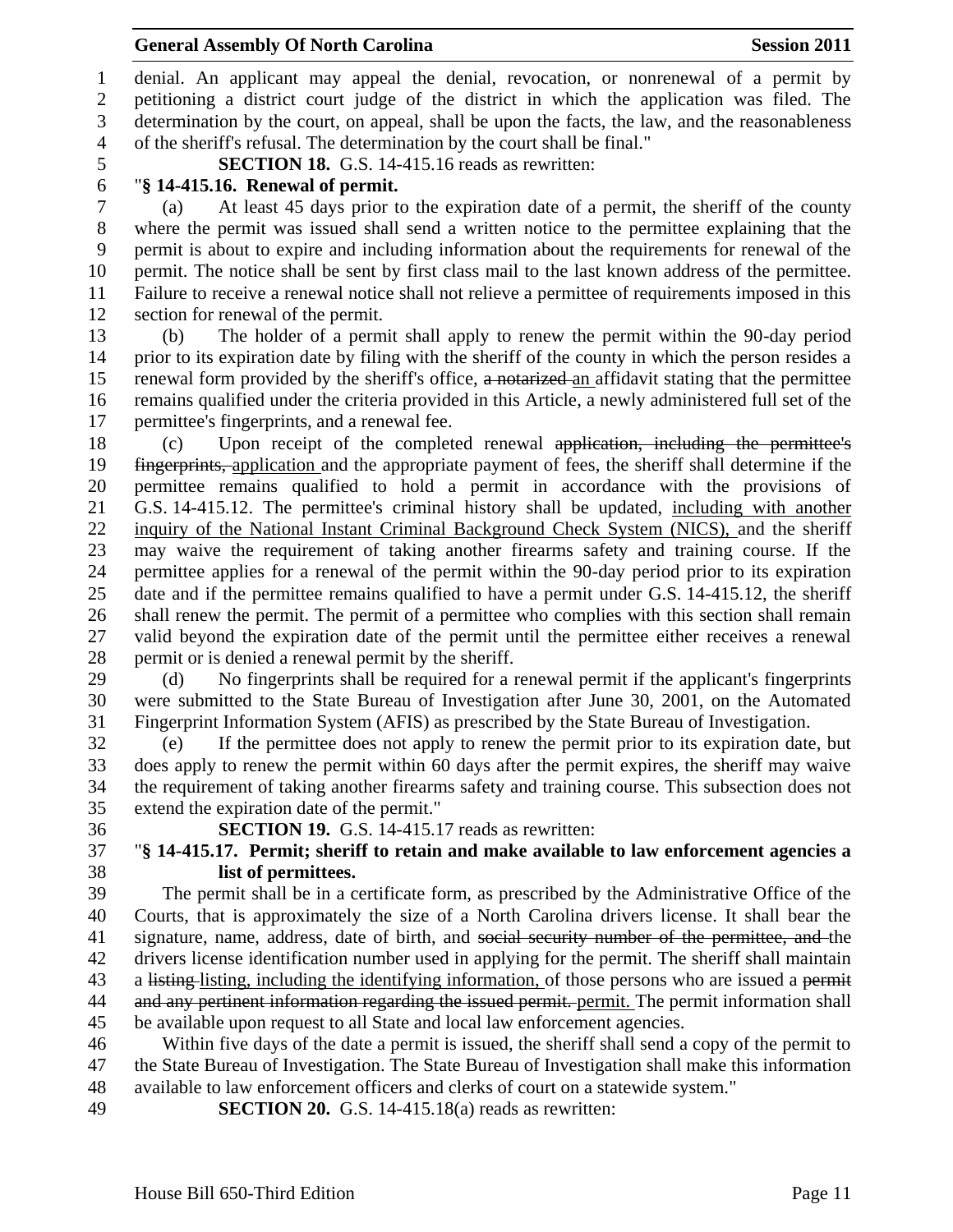|          |          | <b>General Assembly Of North Carolina</b>                                                          | <b>Session 2011</b> |
|----------|----------|----------------------------------------------------------------------------------------------------|---------------------|
|          | " $(a)$  | The sheriff of the county where the permit was issued or the sheriff of the county                 |                     |
|          |          | where the person resides may revoke a permit subsequent to a hearing for any of the following      |                     |
| reasons: |          |                                                                                                    |                     |
|          | (1)      | Fraud or intentional or and material misrepresentation in the obtaining of a                       |                     |
|          |          | permit.                                                                                            |                     |
|          | (2)      | Misuse of a permit, including lending or giving a permit or a duplicate                            |                     |
|          |          | permit to another person, duplicating materially altering a permit, or using a                     |                     |
|          |          | permit with the intent to unlawfully cause harm to a person or property. It                        |                     |
|          |          | shall not be considered misuse of a permit to provide a duplicate of the                           |                     |
|          |          | permit to a vender for record-keeping purposes.                                                    |                     |
|          | (3)      | The doing of an act or existence of a condition which would have been                              |                     |
|          |          | grounds for the denial of the permit by the sheriff.                                               |                     |
|          | (4)      | The violation of any of the terms of this Article.                                                 |                     |
|          |          | The applicant is adjudicated guilty of or receives a prayer for judgment                           |                     |
|          | (5)      |                                                                                                    |                     |
|          |          | continued for a crime which would have disqualified the applicant from                             |                     |
|          |          | initially receiving a permit.                                                                      |                     |
|          |          | A permittee may appeal the revocation, or nonrenewal of a permit by petitioning a district         |                     |
|          |          | court judge of the district in which the applicant resides. The determination by the court, on     |                     |
|          |          | appeal, shall be upon the facts, the law, and the reasonableness of the sheriff's refusal."        |                     |
|          |          | <b>SECTION 21.</b> G.S. 14-415.21 reads as rewritten:                                              |                     |
|          |          | "§ 14-415.21. Violations of this Article punishable as an infraction and a Class 2                 |                     |
|          |          | misdemeanor.infraction.                                                                            |                     |
|          | (a)      | A person who has been issued a valid permit who is found to be carrying a                          |                     |
|          |          | concealed handgun without the permit in the person's possession or who fails to disclose to any    |                     |
|          |          | law enforcement officer that the person holds a valid permit and is carrying a concealed           |                     |
|          |          | handgun, as required by G.S. 14-415.11, shall be guilty of an infraction for the first offense and |                     |
|          |          | shall be punished in accordance with G.S. 14-3.1. In lieu of paying a fine for the first offense,  |                     |
|          |          | the person may surrender the permit. Subsequent offenses for failing to carry a valid permit or    |                     |
|          |          | for failing to make the necessary disclosures to a law enforcement officer as required by          |                     |
|          |          | G.S. 14-415.11 shall be punished in accordance with subsection (b) of this section.                |                     |
|          | (b)      | A person who violates the provisions of this Article other than as set forth in                    |                     |
|          |          | subsection (a) of this section is guilty of a Class 2 misdemeanor."                                |                     |
|          |          | <b>SECTION 22.</b> G.S. 14-415.24 reads as rewritten:                                              |                     |
|          |          | "§ 14-415.24. Reciprocity; out-of-state handgun permits.                                           |                     |
|          | (a)      | A valid concealed handgun permit or license issued by another state is valid in                    |                     |
|          |          | North Carolina if that state grants the same right to residents of North Carolina who have valid   |                     |
|          |          | concealed handgun permits issued pursuant to this Article in their possession while carrying       |                     |
|          |          | concealed weapons in that state. North Carolina.                                                   |                     |
|          | $\Theta$ | The Attorney General shall maintain a registry of states that meet the requirements                |                     |
|          |          | of this section on the North Carolina Criminal Information Network and make the registry           |                     |
|          |          | available to law enforcement officers for investigative purposes.                                  |                     |
|          | (c)      | Every 12 months after the effective date of this subsection, the Department of                     |                     |
|          |          | Justice shall make written inquiry of the concealed handgun permitting authorities in each other   |                     |
|          |          | state as to: (i) whether a North Carolina resident may carry a concealed handgun in their state    |                     |
|          |          | based upon having a valid North Carolina concealed handgun permit and (ii) whether a North         |                     |
|          |          | Carolina resident may apply for a concealed handgun permit in that state based upon having a       |                     |
|          |          | valid North Carolina concealed handgun permit. The Department of Justice shall attempt to          |                     |
|          |          | secure from each state permission for North Carolina residents who hold a valid North Carolina     |                     |
|          |          | concealed handgun permit to carry a concealed handgun in that state, either on the basis of the    |                     |
|          |          | North Carolina permit or on the basis that the North Carolina permit is sufficient to permit the   |                     |
|          |          | issuance of a similar license or permit by the other state."                                       |                     |
|          |          |                                                                                                    |                     |